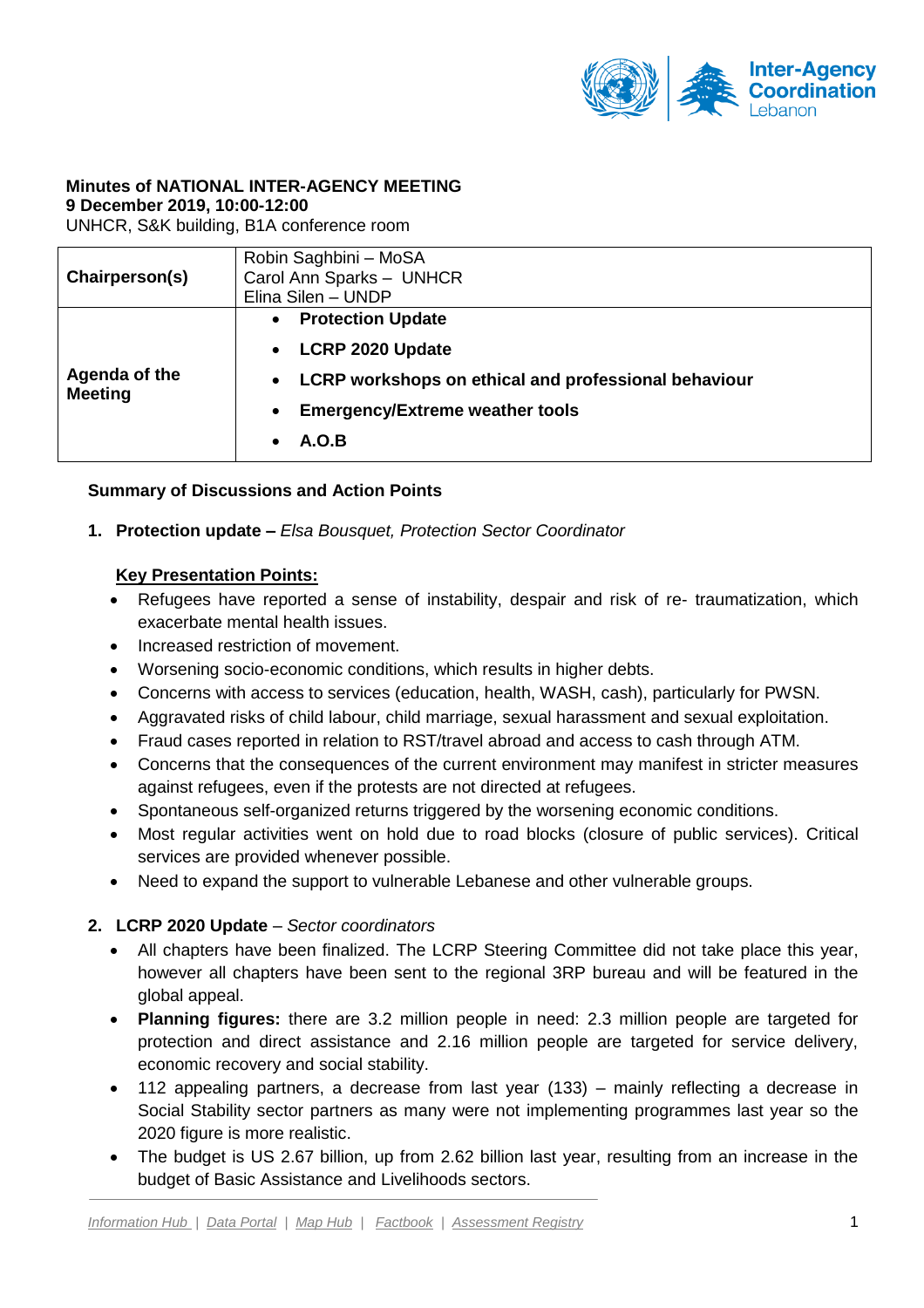

- Enablers to increase impact in 2020:
	- $\triangleright$  Sector strategies will be regularly reviewed to adapt it to worsening socio-economic conditions.
	- $\triangleright$  More flexible funding is needed.
	- $\triangleright$  A more balanced resource allocation between sectors.
	- $\triangleright$  Strengthen linkages with long-term development partners.

The major gaps, challenges and response strategies for the 2020 LCRP per sector, were presented by sector coordinators – *Presentation is found [here.](https://data2.unhcr.org/en/documents/details/72870)*

## **Key Discussion Points:**

- Although the formation of a new government might be delayed, the LCRP will still be managed and led by the government given the urgency of the current situation and the potential expansion of assistance to vulnerable Lebanese.
- The NPTP data was updated in 2012 based on the CAS results and the household budget survey. However, the NPTP list went through a recertification exercise in 2017-2018 so the data is quite accurate and recent. Discussions are ongoing with relevant partners to look into the potential to expand the number of NPTP beneficiaries. Partners who want to use the NPTP list to implement programmes targeting vulnerable Lebanese would have to reach out to the NPTP team at MoSA.
- The Ministry of Agriculture has developed an emergency plan to distribute 2 billion LBP worth of seeds to farmers, however some issues with credits have been noted and given this is a critical time of the year for planting some types of seeds, swift intervention is needed. At the moment, there are ongoing efforts to assess, along with the lead agencies of the Food Security and Agriculture sector, where the needs are and if some emergency funds can be redirected to support small farmers.
- **3. LCRP workshops on ethical and professional behaviour** *– Mignon Van der Liet-Senders, UNHCR Inter-Agency Coordination Unit*
	- The first ethics workshop was organized at national level in June, followed by a series of similar workshops at field level in September/October.
	- The main objective was to improve the collective understanding of ethical and professional values to be fostered and how these can be better achieved within the LCRP response.
	- Topics discussed included principles and standards of ethical and professional behaviour, prevention of fraud and corruption, prevention of sexual exploitation and abuse, accountability and feedback.
	- **Both international and local** partners attended the workshops.
	- More than 100 LCRP partners participated at management level in the national-level workshops, while more than 100 partners (with different functional profiles) also participated in the field workshops.
	- Facilitation of the field workshops was done in an **inter-agency manner**, by UNHCR and UNDP jointly, together with facilitators from different organizations in each workshop for the session on the prevention of sexual exploitation and abuse.
	- Concrete outcomes of the workshops: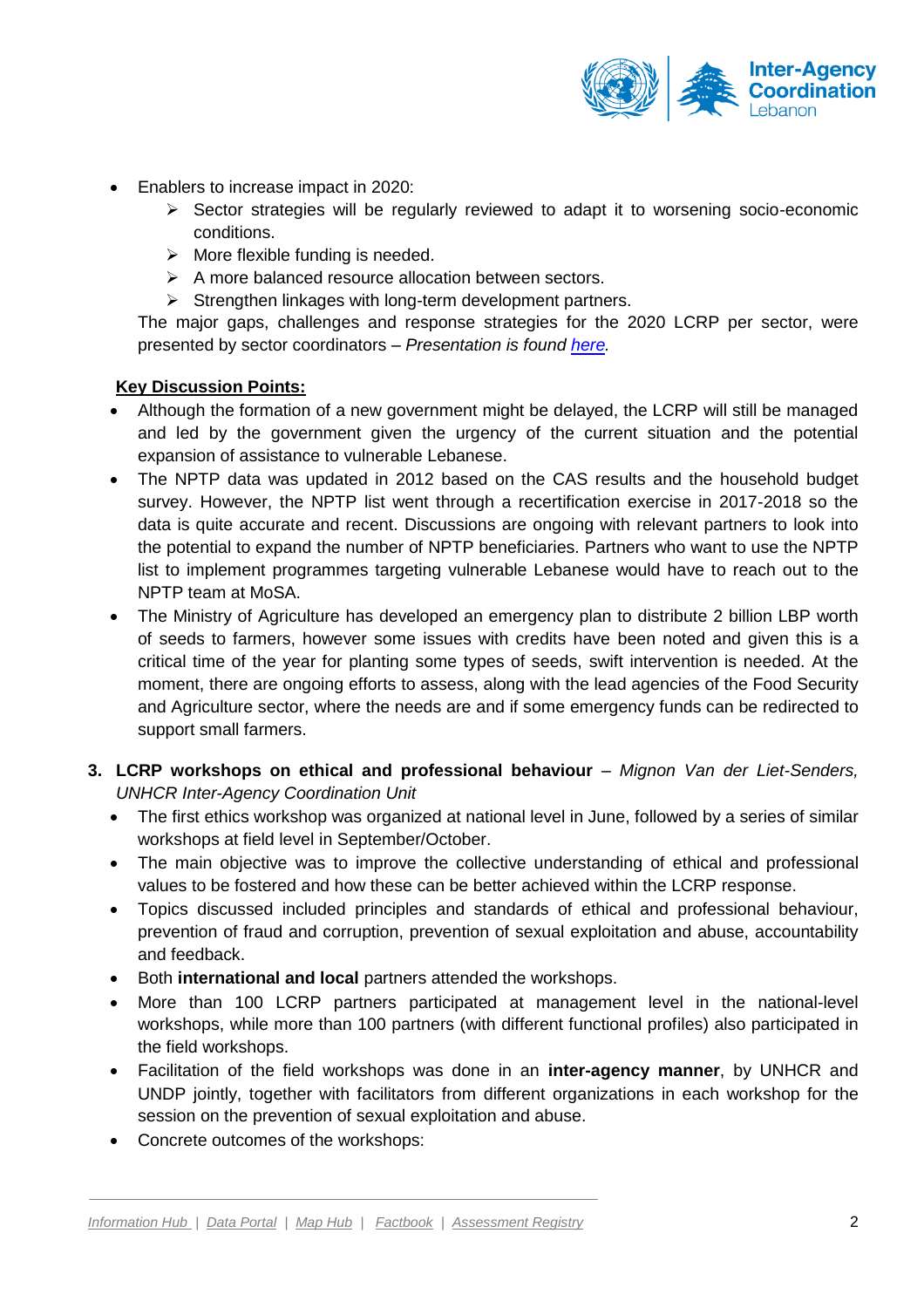

- $\triangleright$  All participants have been asked to share with the IA team, any code of conduct/ethics or similar documents that they may have within their organizations
- $\triangleright$  Name a focal point for ethical matters for every organization, to serve as "Ambassadors" of ethical and professional behaviour" who would promote ethical and professional values within their respective organization, be able to provide input/feedback, and support in spreading awareness.
- $\triangleright$  The IA team will keep partners informed of future developments, to obtain inputs on proposals or other feedback, and to spread awareness within their respective organizations.
- Overall, the workshops were positively rated and perceived as interesting and useful. Most participants would recommend organizing ethics workshops again in the future.
- In terms of next steps, the IA team is reviewing the format and organization of future workshops based on feedback received and lessons learnt. Furthermore, a list of ethics focal points has been established. It is an IA priority to strengthen **accountability and feedback mechanisms**, and ethics focal point will be involved in this.
- Suggestion to share with partners the online resources available.

*Presentation is found [here.](https://data2.unhcr.org/en/documents/details/72871)*

# **4. Emergency/ Extreme weather tools –** *Jad Ghosn, Head of IM*

- Similar response cycle to last year (winter 20019) with updated tools for more efficiency based on lessons learnt.
- The RNA is triggered by emergency focal points in close coordination with the national inter-sector team, after which the trained RNA partners in every region conduct the RNA (multi-sector assessment). The data collected is then captured and reported on an online dashboard for the identification of needs.
- There are emergency focal points for every region (BML, Bekaa, North and South), who are responsible of:
	- $\triangleright$  Initiating the extreme weather response
	- $\triangleright$  Establishing the RNA geosplit
	- $\triangleright$  Ensuring all RNA partners are trained and familiar with the emergency tools
	- $\triangleright$  Communicating prioritization process to RNA and response partners
	- $\triangleright$  Monitoring the ongoing response and ensure gaps are identified
	- $\triangleright$  Monitoring accuracy of data collected
	- $\triangleright$  Reporting back to the national level Inter-Agency team
- The RNA partners would conduct the RNA in the area, ensure the data collected is accurate and inform emergency focal points when the sites have been assessed.
- Response partners would use the collected data to initiate the response by coordinating closely with sector leads who are the sector coordinators on the field.
- The RNA is not only meant for informal settlements or displaced Syrians, it would be used for both Lebanese and Syrians in all types of housing – wherever needed.
- If a certain site has been referred, it is possible to see on the online dashboard if the response has been initiated.

*Presentation is found [here.](https://data2.unhcr.org/en/documents/details/72874)*